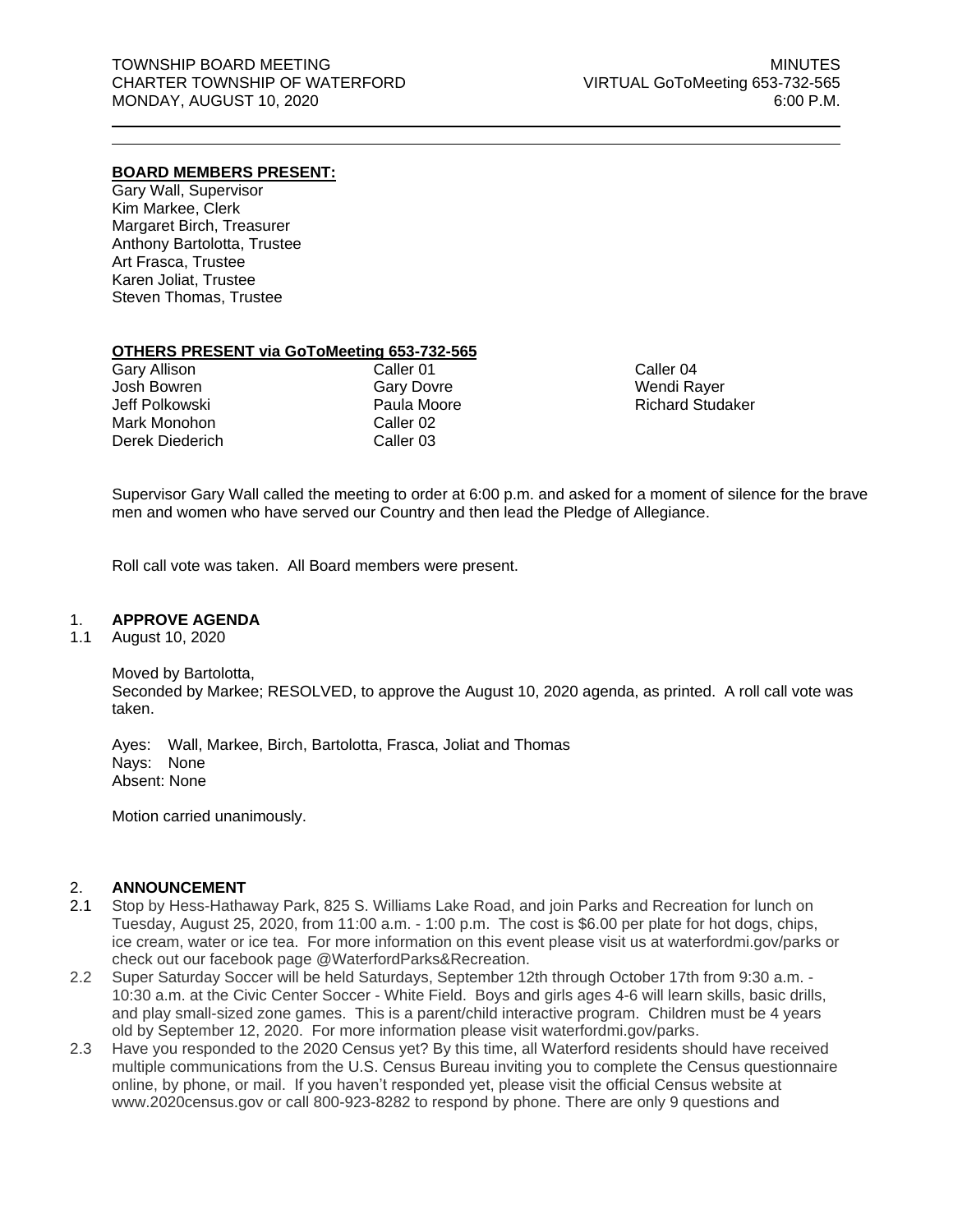responding takes less than 10 minutes for most. Did you know the census provides critical data that lawmakers, business owners, teachers, and many others use to provide daily services, products, planning, and support for you and our community? Every year, \$675 billion in federal funding go to hospitals, fire departments, schools, roads, and other resources based on census data. Waterford's goal for 2020 Census response is at least 90%. Your action today helps shape Waterford's future for the next 10 years. Visit Waterford Township's Census information page at www.waterfordmi.gov/census for details, resources, videos and more! And remember our Waterford 2020 Census Slogan – I count, You count, We count, Everyone counts. Get counted, It counts!

## 3. **Consent Agenda**

*Board Members may remove items from the Consent Agenda for discussion purposes or for the purpose of voting in opposition. Public comment for items removed from the consent agenda may be received in the same manner immediately following the Consent Agenda.*

- 3.1 July 27, 2020, Meeting Minutes
- 3.2 August 10, 2020, Bill Payments
- 3.3 Receive the Clerk's Office June 2020 Report
- 3.4 Receive the Treasurer's Office June 2020 Report
- 3.5 Banner Permit Waterford Senior Center
- 3.6 Walk Permit Waterford Senior Center

Moved by Joliat, Seconded by Frasca; RESOLVED, to approve Consent Agenda items 3.1 and 3.6. A roll call vote was taken.

Ayes: Wall, Markee, Birch, Bartolotta, Frasca, Joliat and Thomas Nays: None Absent: None

Motion carried unanimously.

## 4. **Board Liaison Reports (Verbal)**

Supervisor Wall

COVID-19 Update: 48327 – 144 confirmed cases, 48328 – 206 confirmed cases, 48329 – 173 confirmed cases. That is an increase of 73 cases / 16.2%. The deaths are holding at 29.

## Clerk Markee

Parks and Recreation cancelled the last move. The next moving is scheduled for August  $22<sup>nd</sup>$ and the cost is \$20.00 per car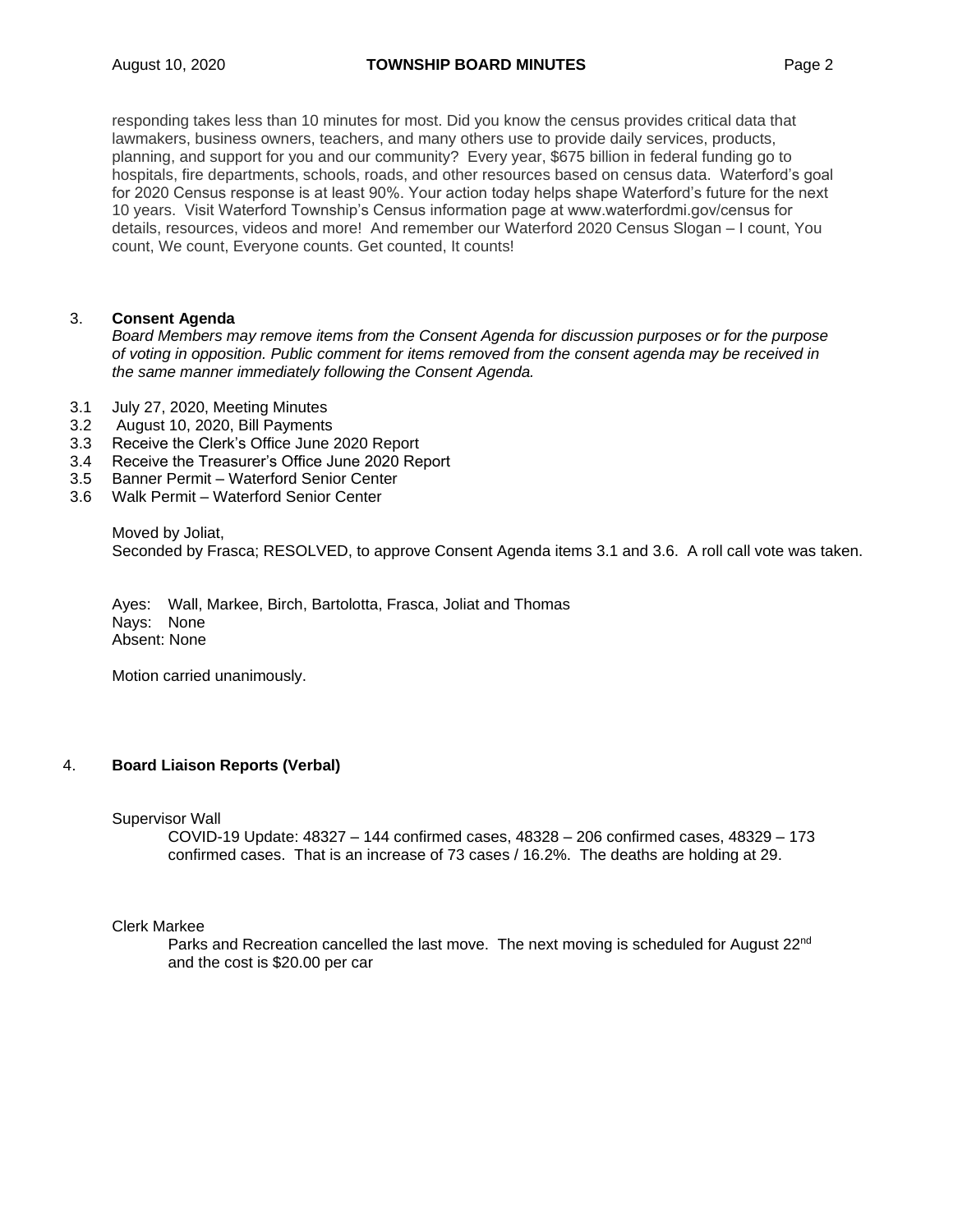### **5. New Business**

## **5.1 Police & Fire – Public Hearing for Special Assessment District (SAD) 2020 Budget Year** The following memo was received from.

The Supervisor's Office respectfully requests that you schedule the required Public Hearing for the September 14, 2020, Board meeting on the estimated 2021 Police and Fire Department costs and expenses and proposed distribution of the recommended special assessment levy outlined in this Memo.

**A.)** The Supervisor recommends that the Board levy 2.90 Mills of the voter authorized 2.95 Mills for the Police and Fire Assessment (SAD) for Budget Year 2021. Based on Assessing records of taxable values, the estimated amounts generated from this levy would be as follows: 2.475 Mills for (Personnel and Operations) based upon real property would generate: \$5,543,517

 .425 Mills for (Capital Equipment) based upon real property would generate: \$ 951,917 2.90 – *Total to be levied on real property not exempt from taxes and included* \$6,495,434  *December 2020 Tax bills to fund operational year 2021.*

**B.)** The estimated costs and expenses for the Police and Fire Departments for Budget Year 2021 are as follows:

Fire Department – Estimate of Expenditures Budget Year 2021:

| Personnel:                | \$17,479,394 |
|---------------------------|--------------|
| Operations & Maintenance: | \$2,017,178  |
| Capital Equipment:        | \$1,425,030  |
| Total:                    | \$20,921,602 |

Police Department – Estimate of Expenditures Budget Year 2021: Personnel: \$13,700,079 Operations & Maintenance: \$ 1,324,269 Capital Equipment: \$ 407,350 Total: \$15,431,698

**C.)**The recommended distribution for the 2021 Police and Fire Special Assessment District is as follows:

| Fire Department (Capital Equipment) Distribution:                    | \$726.917   |
|----------------------------------------------------------------------|-------------|
| Fire Department (Personnel & Operations & Maintenance) Distribution: | \$3.190.336 |

Police Department (Personnel & Operations & Maintenance) Distribution: \$2,353,181 Police Department (Capital Equipment) Distribution: \$ 225,000 Total 2021 Police and Fire SAD Distribution:  $$6,495,434$ 

Thank you for your time and attention to this matter. Should you have any questions please do not hesitate to contact my office.

Moved by Markee,

Seconded by Frasca, RESOLVED, to schedule the required Public Hearing for the September 14, 2020, Board meeting on the estimated 2021 Police and Fire Department costs and expenses and proposed distribution of the recommended special assessment levy outlined in the August 1, 2020, memo. A roll call vote was taken.

Ayes: Wall, Markee, Birch, Bartolotta, Frasca, Joliat and Thomas Nays: None Absent: None

Motion carried unanimously.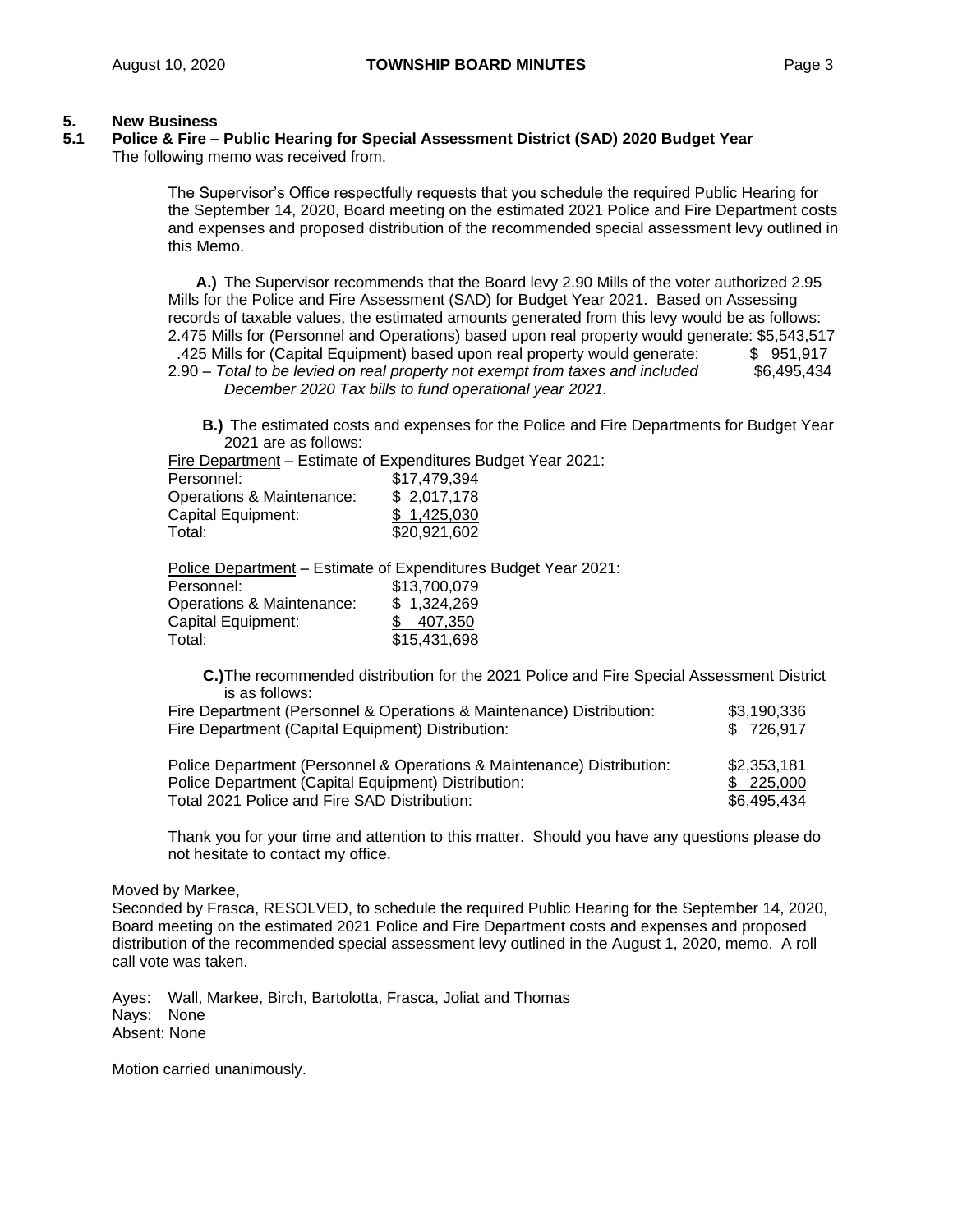## 5.2 **Waterford Township Master Plan Update Amendment**

The following memo was received from Jeffrey Polkowski, Superintendent. of Planning and Zoning.

Attached for your review and consideration, please find a proposed 2020 Master Plan Update Amendment.

The Township's current Master Plan was adopted by the Planning Commission on January 2, 2003, when the Township Planning Act was in effect. That Plan was developed over the course of three (3) years (2000 – 2002) with significant citizen involvement, research, analysis, and subcommittee work on nine (9) areas which were transportation and commercial corridors; environment; recreation and open space; historic district and neighborhood nodes; capital improvements and municipal services; economic development; education and public services; housing and demographics; and zoning ordinance and landscape aesthetics. The result was a Master Plan to guide Waterford's future land use and development patterns during the next 20 years, titled *"Waterford Township Master Plan 2003 – 2023."* 

The Township Planning Act was replaced by the Michigan Planning Enabling Act (Public Act 33 of 2008) that took effect September 1, 2008. Under that Act, a more detailed process was provided for master plan adoptions, extensions, additions, revisions, and amendments. That Act also added a new requirement that planning commissions periodically review their master plan to determine if the procedure for amending it or adopting a new plan should be commenced.

Although the Master Plan had been adopted before the new Planning Enabling Act and runs through 2023, the Planning Commission reviewed and decided to go through the process to update it. In doing that, the Commission focused on Chapter 9, Implementation, which addresses the Master Plan Goals and their associated objectives and strategies for implementation. The Commission determined that some of those objectives had been realized and others were in need of refinement based upon the changes in the community since 2003.

For this Master Plan Update, there were no new background studies and no subcommittees were appointed. The Commission's review did confirm that some Appendices listed in the Master Plan should be deleted because they identify items that have not been completed or that are no longer necessary or appropriate for inclusion. Finally, for this Master Plan Update, the Commission did not review the current master plans incorporated by reference in the Master Plan as the following Appendices:

- R. Waterford Recreation Plan<br>T. Wellhead Protection Plan In
- Wellhead Protection Plan [now Article V of Chapter 8 of Township Ordinance Code]
- U. Oakland County International Airport Master Plan
- V. Waterford School District Master Plan
- W. Oakland County Service Center Complex Master Plan

The format of this Master Plan Update does not involve editing or amending language in the 2003 - 2023 Master Plan. Rather, it is to supplement that existing language as appropriate to reflect changed conditions or information by reference to the Chapters and Appendices of the Master Plan.

#### **Planning Commission**

At the regularly scheduled Planning Commission meeting on July 28, 2020 a motion was made by Commissioner Ray, supported by Commissioner Murphy, to: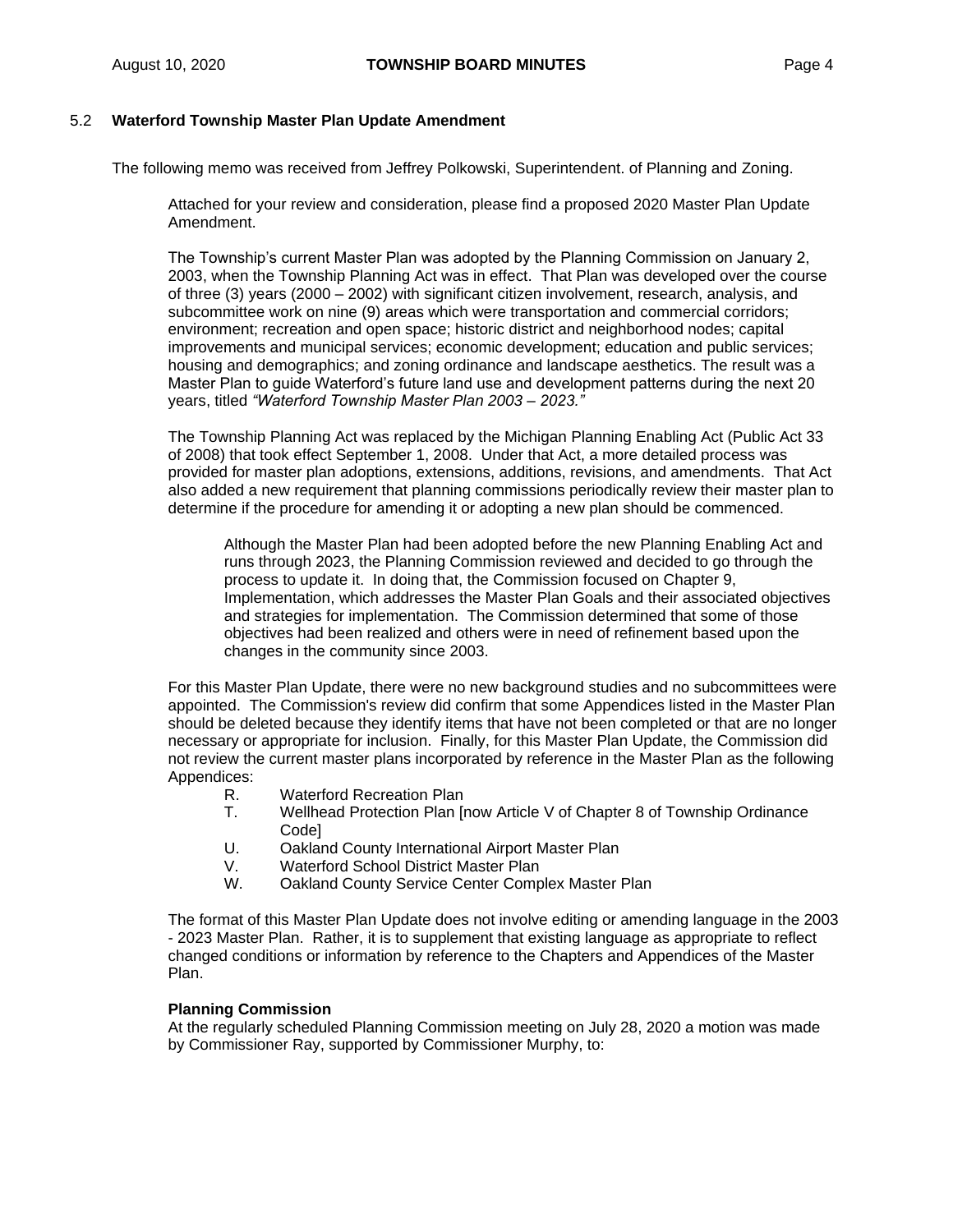## Waterford Township Master Plan Update Amendment Continued.

- 1. Submit the proposed Update Amendment to the Master Plan as presented at this meeting to the Township Board for review, comment, and to approval of distribution for review and comment by the entities specified in the Michigan Planning Enabling Act.
- 2. Request that the Township Board approve the distribution at one of its August 2020 regular meetings.
- 3. Schedule a public hearing on the Update Amendment for the Commission's regular meeting on November 24, 2020 and include notice of that hearing to the neighboring municipalities when they are provided with the Update Amendment for review and comment.

Upon roll call the following vote was taken: Ayes: (6) (Commissioners Bartolotta, Kramer, Murphy, Ray, and Sintkowski). Absent: (1) (Commissioner Reno). The motion was adopted.

### **Board of Trustees**

Township staff recommends a motion in response to the Planning Commission's request of July 27, 2020, to approve the Planning Commission Secretary distributing the proposed Master Plan 2003 – 2023 Update Amendment for review and comment by the entities specified in MCL 125.3841(2) of the Michigan Planning Enabling Act.

Upon your review, if you have any questions or require further information, please contact this office.

Township Attorney addressed the Board of Trustees.

Moved by Frasca,

Seconded by Bartolotta, RESOLVED, to postpone the Master Plan Update Amendment to the August 24, 2020, Board of Trustees Meeting. A roll call vote was taken.

Ayes: Wall, Markee, Birch, Bartolotta, Frasca, Joliat and Thomas Nays: None Absent: None

Motion carried unanimously.

## 5.3 **Lot Split Appeal for 2845, 2841, and 2831 Barkman**

The following memo was received by Scott Alef, Planner II.

Due to the following comments, this office cannot administratively support the split request as presented.

This request involves three parcels within the R-1C zoning district. The applicant's intent, per the survey provided with the application and prepared by Dekeyser Surveying is to adjust the boundary lines between parcels A (13-12-107-003), B (-004), and C (-016) and create an additional parcel that is split off from parcel C (parcel D).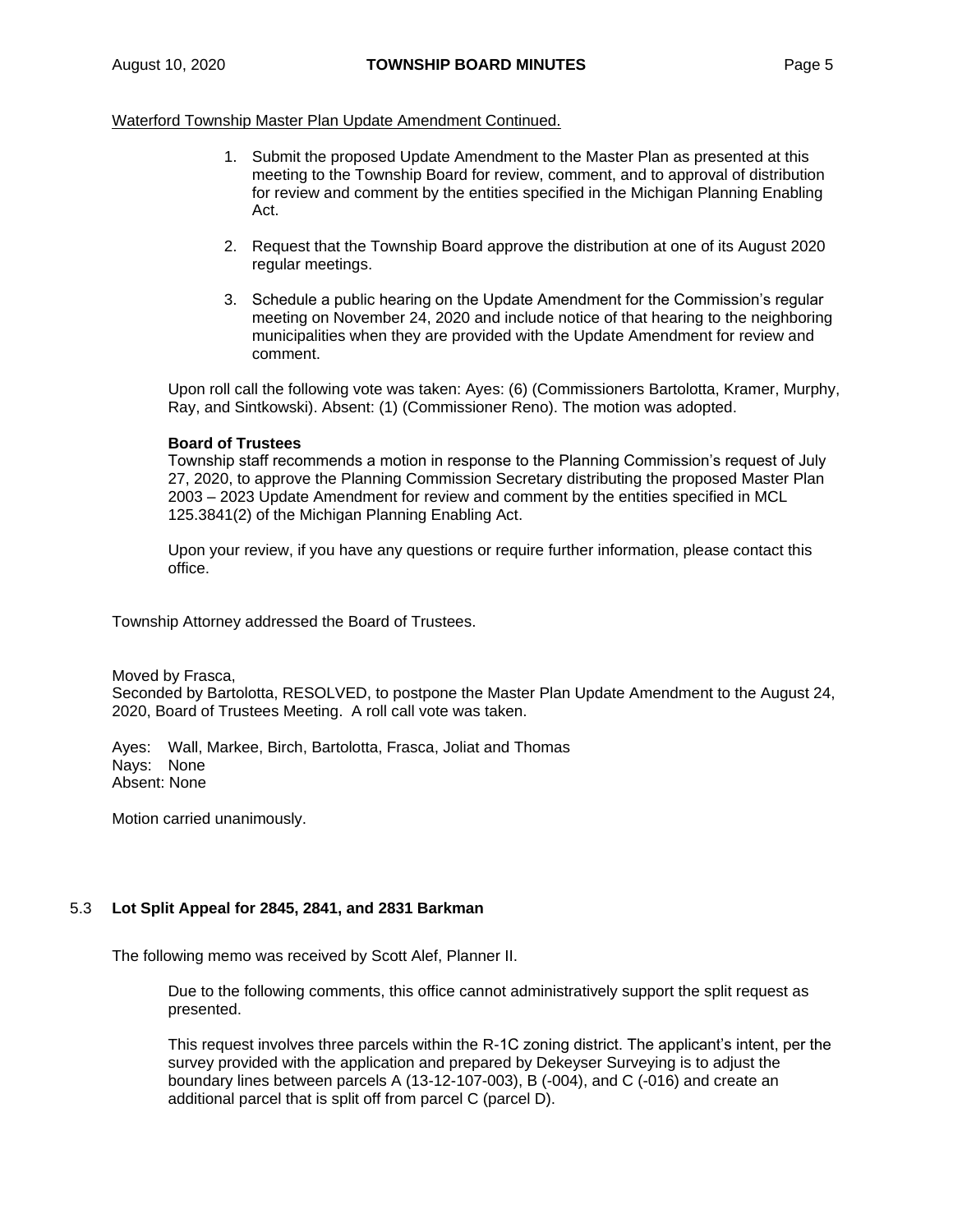### Lot Split Appeal for 2845, 2841, and 2831 Barkman Continued.

## Parcel A, B, & C.

These parcels meet the basic requirements for lots in this district as well as the depth to width ratio outlined in the Code of Ordinances. An administrative approval may be granted for these parcels.

### Parcel D (Part of 13-12-107-016)

Based on the survey, the resultant parcel D fails to meet the maximum depth to width ratio per Township Ordinance.

## *Sec. 15-082(c)(3) The depth to width ratio of any parcel created by the proposed division(s) shall not exceed three (3) to one (1).*

Specifically, resultant parcel D's average depth (221.14 ft), compared to it's average width (62.05 ft.) has a depth to width ratio of 3.56 : 1. This would require an average width of 73.71 ft for an administrative approval. For this reason this office cannot approve this split.

That said, an administrative denial of a land division request can be appealed to the Township Board. Per *Section 15-006* of the ordinance, the Township Board shall have the power to fully or conditionally vary or modify one or more regulations in this Chapter upon finding practical difficulties or unnecessary hardships in the way of carrying out the strict letter of this Chapter, such as topographical and other physical characteristics of a parcel or other difficulties which are not self-created or financial in nature, and:

- (a) The granting of the specified variance will not be detrimental to the public welfare or injurious to other property in the area in which such property is situated.
- (b) Such variance will not violate the provisions of the Act.
- (c) Such variance will not have the effect of nullifying the interest and purpose of this Chapter, the Master Plan, or the Zoning Ordinance.

If the Township Board agrees that there is merit in this application, it is recommended that the applicant's request for a variance per Section 15-006 be granted.

If the Board does not agree with this option, the administrative denial of the split would be upheld and the applicant's only remaining option would be to seek relief through Circuit Court action.

Trustee Bartolotta asked clarification for the reason for requesting the split/division from Mr. Polkowski, Superintendent of Planning and Zoning.

Moved by Joliat,

Seconded by Frasca, to approve the applicants request for a variance per section 15-006. A roll call vote was taken.

Ayes: Wall, Markee, Birch, Bartolotta, Frasca, and Thomas Nays: None Absent: Joliat

Motion carried unanimously.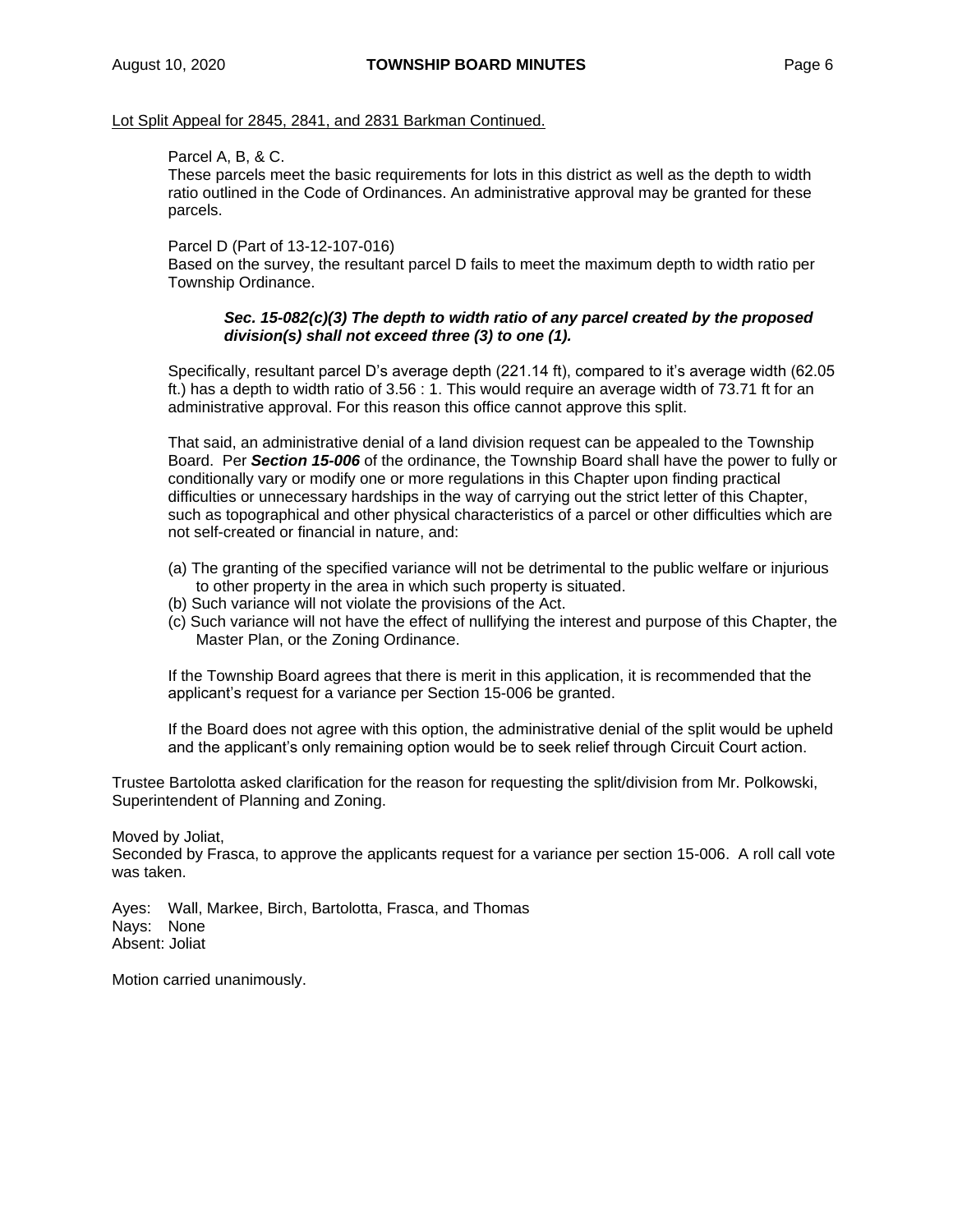## 5.4 **Nuisance Geese Resolution**

Trustee Joliat read the following Resolution.

## **CHARTER TOWNSHIP OF WATERFORD RESOLUTION NUISANCE GEESE**

WHEREAS, there is an increasing need for different techniques to resolve goose problems, and

WHEREAS, nest destruction and egg removal are effective tools to control site-specific nuisance geese, and

WHEREAS, it is sometimes necessary to gather and remove geese to control populations, as well as re-location or possible euthanization, and

WHEREAS, the Michigan Department of Natural Resources has set forth guidelines for obtaining permits that allow removal and destruction of goose eggs and for goose round-ups to control goose populations, and

WHEREAS, lake associations, private residents and business owners, subdivisions and property owners may submit appropriate paperwork to the DNR Wildlife Division and are responsible for adhering to the requirements under that permit,

NOW, THEREFORE, BE IT RESOLVED, that Waterford Township approves Egg Destruction and Round Up Permits for nuisance geese for five years (2021-2025), including but not limited to, Angelus, Cass, Clam, Eagle, Elizabeth, Geneva, Huntoon, Loon, Lotus, Maceday, Morgan, Oakland, Otter, Pleasant, Pontiac, Schoolhouse, Scott, Silver, Sylvan, Van Norman on the Lakes, Watkins, Williams, and Woodhull Lakes. Further, that the applicant must apply annually through the DNR Goose Program.

Yeas: Nays: Absent:

I certify that the above Resolution was adopted by the Honorable Charter Township of Waterford Board of Trustees on August 10, 2020.

Kim Markee, Township Clerk

\_\_\_\_\_\_\_\_\_\_\_\_\_\_\_\_\_\_\_\_\_\_\_\_\_\_\_\_\_\_\_\_\_\_\_\_\_

Moved by Frasca,

Seconded by Joliat; RESOLVED, to adopt the Nuisance Geese Resolution as read. A roll call vote was taken.

Ayes: Wall, Markee, Birch, Bartolotta, Frasca, Joliat, and Thomas Nays: None Absent: None

Motion carried unanimously.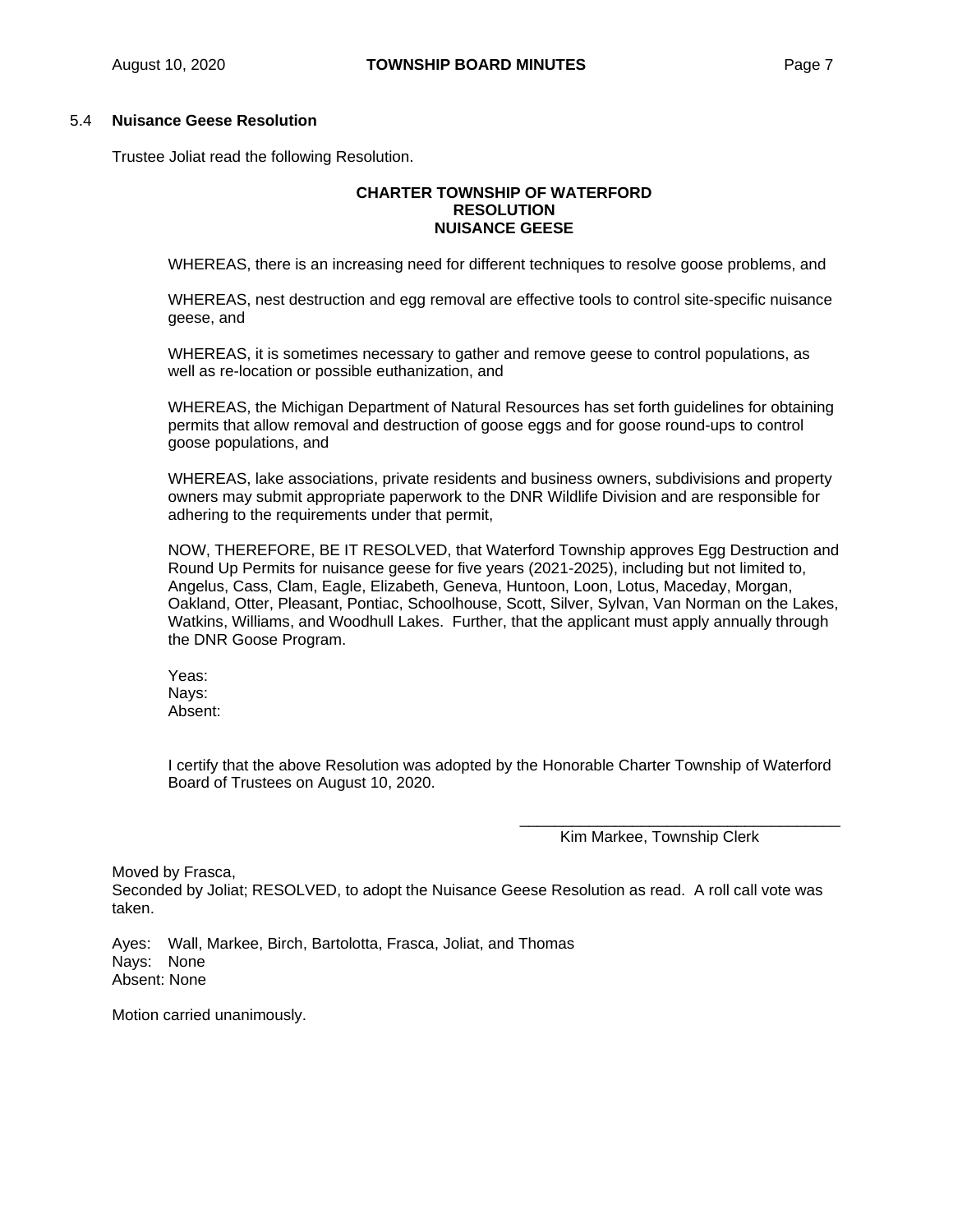# **6.12 Public Comments Limited to Three (3) Minutes per Speaker**

No one addressed the Board of Trustees.

## **ADJOURNMENT**

Moved by Bartolotta, Seconded by Frasca; RESOLVED, to adjourn the meeting at 6:33 p.m. A roll call vote was taken.

Ayes: Wall, Markee, Birch, Bartolotta, Frasca, Joliat and Thomas Nays: None Absent: None

Motion carried unanimously.

Kim Markee, Clerk

Gary Wall, Supervisor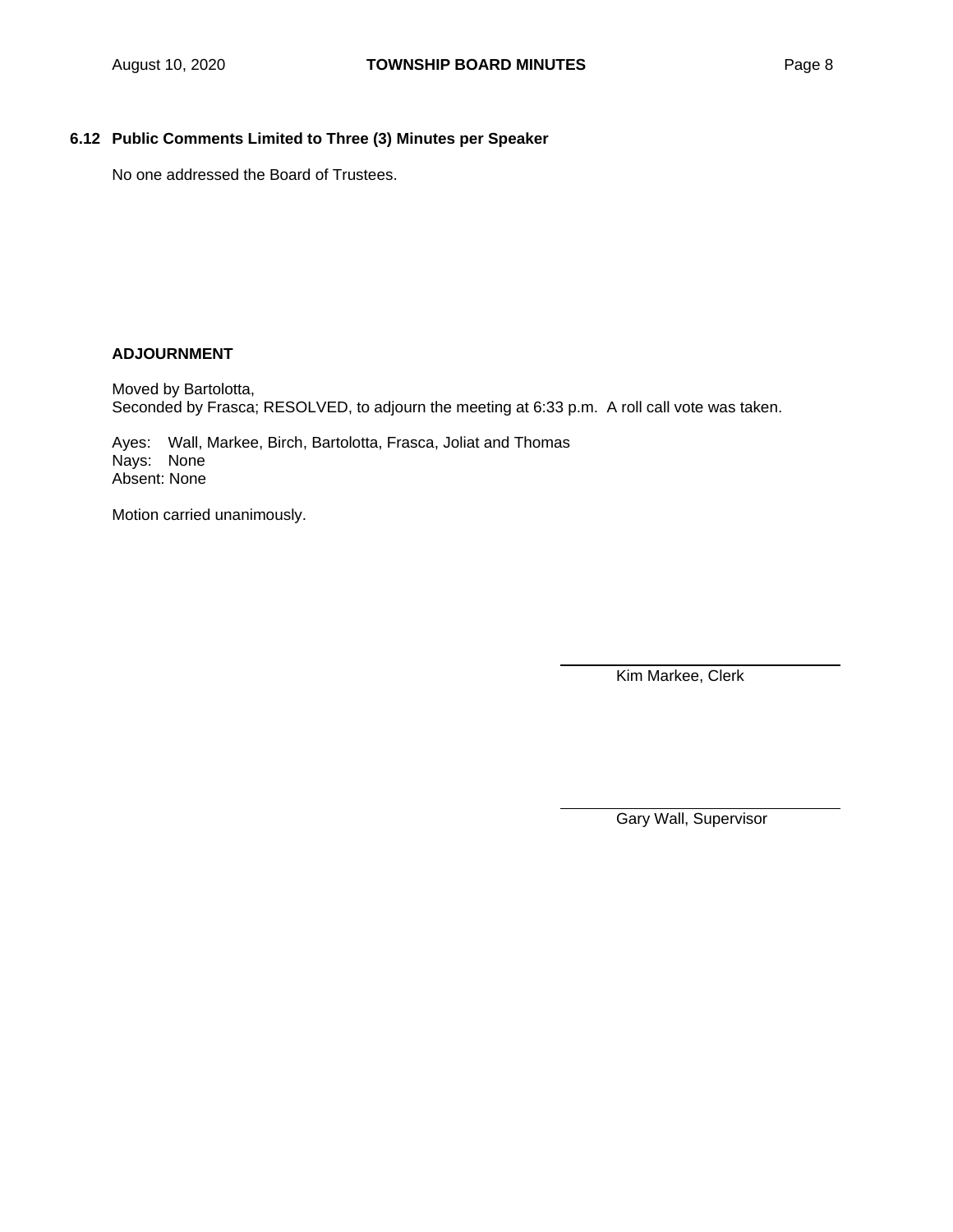| 08/06/2020 11:09 | WATERFORD TOWNSHIP               |
|------------------|----------------------------------|
| llievois         | AP CHECK RECONCILIATION REGISTER |

FOR CASH ACCOUNT: 70000 01000

×,

 $\begin{array}{ccc} \mid P & \mid & 1 \end{array}$ 

 $|apchkren$ 

```
FOR: Uncleared
```

| CHECK | TYPE<br>CHECK DATE | VENDOR NAME | IINCI<br><b>LEAREL</b> | CLEARED | BATCH | LEAR<br>DATE |
|-------|--------------------|-------------|------------------------|---------|-------|--------------|
|       |                    |             |                        |         |       |              |

 $\hat{\boldsymbol{\theta}}$ 

|                                             |  | 290456 08/06/2020 PRINTED 011016 GREAT LAKES ACE HARDWARE  | 36.05     |
|---------------------------------------------|--|------------------------------------------------------------|-----------|
|                                             |  | 290457 08/06/2020 PRINTED 011730 ARROW PRINTING            | 75.95     |
|                                             |  | 290458 08/06/2020 PRINTED 013181 ADLERS TOWING             | 250.00    |
|                                             |  | 290459 08/06/2020 PRINTED 013665 APOLLO FIRE EQUIPMENT CO  | 683.86    |
|                                             |  | 290460 08/06/2020 PRINTED 013666 APOLLO FIRE APPARATUS     | 4,738.11  |
|                                             |  | 290461 08/06/2020 PRINTED 013685 APPLIED IMAGING           | 156.39    |
|                                             |  | 290462 08/06/2020 PRINTED 013764 SANDRA ASPINALL           | 512.68    |
|                                             |  | 290463 08/06/2020 PRINTED 021079 BAKER & TAYLOR BOOKS      | 1,440.39  |
|                                             |  | 290464 08/06/2020 PRINTED 021380 BILLS PLBG & SEWER SERV I | 488.94    |
|                                             |  | 290465 08/06/2020 PRINTED 021770 BSN SPORTS INC            | 100.00    |
|                                             |  | 290466 08/06/2020 PRINTED 023068 K & Q LAW, PC             | 550.00    |
|                                             |  | 290467 08/06/2020 PRINTED 023129 THE BAIT SHOP, LLC        | 50.00     |
|                                             |  | 290468 08/06/2020 PRINTED 023587 HILLARIE F BOETTGER PLLC  | 655.00    |
|                                             |  | 290469 08/06/2020 PRINTED 023600 JOHN BOWMAN CHEVROLET INC | 1,480.72  |
|                                             |  | 290470 08/06/2020 PRINTED 023883 BUSINESS INFORMATION SYST | 5,061.25  |
|                                             |  | 290471 08/06/2020 PRINTED 030021 ZOSIM SERBAN              | 400.00    |
|                                             |  | 290472 08/06/2020 PRINTED 032792 CREATIVE HABITAT BUILDERS | 100.00    |
|                                             |  | 290473 08/06/2020 PRINTED 035036 ACCURATE SITEWORK EXCAVAT | 100.00    |
| 290474 08/06/2020 PRINTED 038645 KURT MASON |  |                                                            | 100.00    |
| 290475 08/06/2020 PRINTED 039322 CHAD CLARK |  |                                                            | 400.00    |
|                                             |  | 290476 08/06/2020 PRINTED 039926 BRENT GIBSON              | .100.00   |
| 290477 08/06/2020 PRINTED 040153 CHAD CLARK |  |                                                            | 313.11    |
|                                             |  | 290478 08/06/2020 PRINTED 041192 CDW GOVERNMENT INC        | 319.09    |
|                                             |  | 290479 08/06/2020 PRINTED 041460 CLYDES FRAME & WHEEL SERV | 1,105.92  |
|                                             |  | 290480 08/06/2020 PRINTED 041495 CMP DISTRIBUTORS INC      | 67.80     |
|                                             |  | 290481 08/06/2020 PRINTED 043375 CITY GLASS COMPANY INC.   | 300.00    |
|                                             |  | 290482 08/06/2020 PRINTED 043381 CITY OF PONTIAC           | 3,175.33  |
|                                             |  | 290483 08/06/2020 PRINTED 043582 COMPREHENSIVE RISK SERV I | 2,870.00  |
|                                             |  | 290484 08/06/2020 PRINTED 043604 CONTRACTORS CONNECTION    | 277.20    |
|                                             |  | 290485 08/06/2020 PRINTED 043626 CONSUMERS ENERGY          | 2,335.22  |
|                                             |  | 290486 08/06/2020 PRINTED 043836 CUMMINS BRIDGEWAY LLC     | 22,980.00 |
|                                             |  | 290487 08/06/2020 PRINTED 043904 COMERICA COMMERCIAL CARD  | 4,269.69  |
|                                             |  | 290488 08/06/2020 PRINTED 043952 CYNERGY PRODUCTS          | 127.50    |
|                                             |  | 290489 08/06/2020 PRINTED 044220 CHASE CARD SERVICES       | 1,412.77  |
|                                             |  | 290490 08/06/2020 PRINTED 053253 DTE ENERGY                | 1,755.53  |
|                                             |  | 290491 08/06/2020 PRINTED 053389 LUNGHAMER GMC INC         | 698.70    |
|                                             |  | 290492 08/06/2020 PRINTED 053580 DOORS OF PONTIAC          | 800.00    |
|                                             |  | 290493 08/06/2020 PRINTED 053612 DOVER & COMPANY, LLC      | 855.00    |
|                                             |  | 290494 08/06/2020 PRINTED 053756 DRUG SCREENS PLUS         | 132.00    |
|                                             |  | 290495 08/06/2020 PRINTED 053867 DUBOIS CHEMICALS INC      | 14,045.00 |
| 290496 08/06/2020 PRINTED 053963 INACOMP    |  |                                                            | 3,811.50  |
|                                             |  | 290497 08/06/2020 PRINTED 063004 EAGLE GRAPHICS AND DESIGN | 1,225.00  |
|                                             |  | 290498 08/06/2020 PRINTED 063476 ELECTROCOMM-MICHIGAN, INC | 130.00    |
|                                             |  | 290499 08/06/2020 PRINTED 073519 VICKIE MORGAN             | 106.94    |
|                                             |  | 290500 08/06/2020 PRINTED 073567 STEVE MCCREADY            | 57.00     |
|                                             |  | 290501 08/06/2020 PRINTED 073594 CARRIE MOBEY              | 58.96     |
|                                             |  | 290502 08/06/2020 PRINTED 073639 SAMUEL POWELL             | 150.00    |
|                                             |  | 290503 08/06/2020 PRINTED 073703 SCOTT RITTER              | 312.50    |
|                                             |  | 290504 08/06/2020 PRINTED 073902 BEVERLY WOLF              | 100.00    |
|                                             |  | 290505 08/06/2020 PRINTED 083580 FORSTER BROTHERS          | 76.00     |
|                                             |  | 290506 08/06/2020 PRINTED 091835 GUNNERS METERS & PARTS IN | 2,605.00  |
|                                             |  | 290507 08/06/2020 PRINTED 093026 RICHARD GALAT             | 445.00    |
|                                             |  |                                                            |           |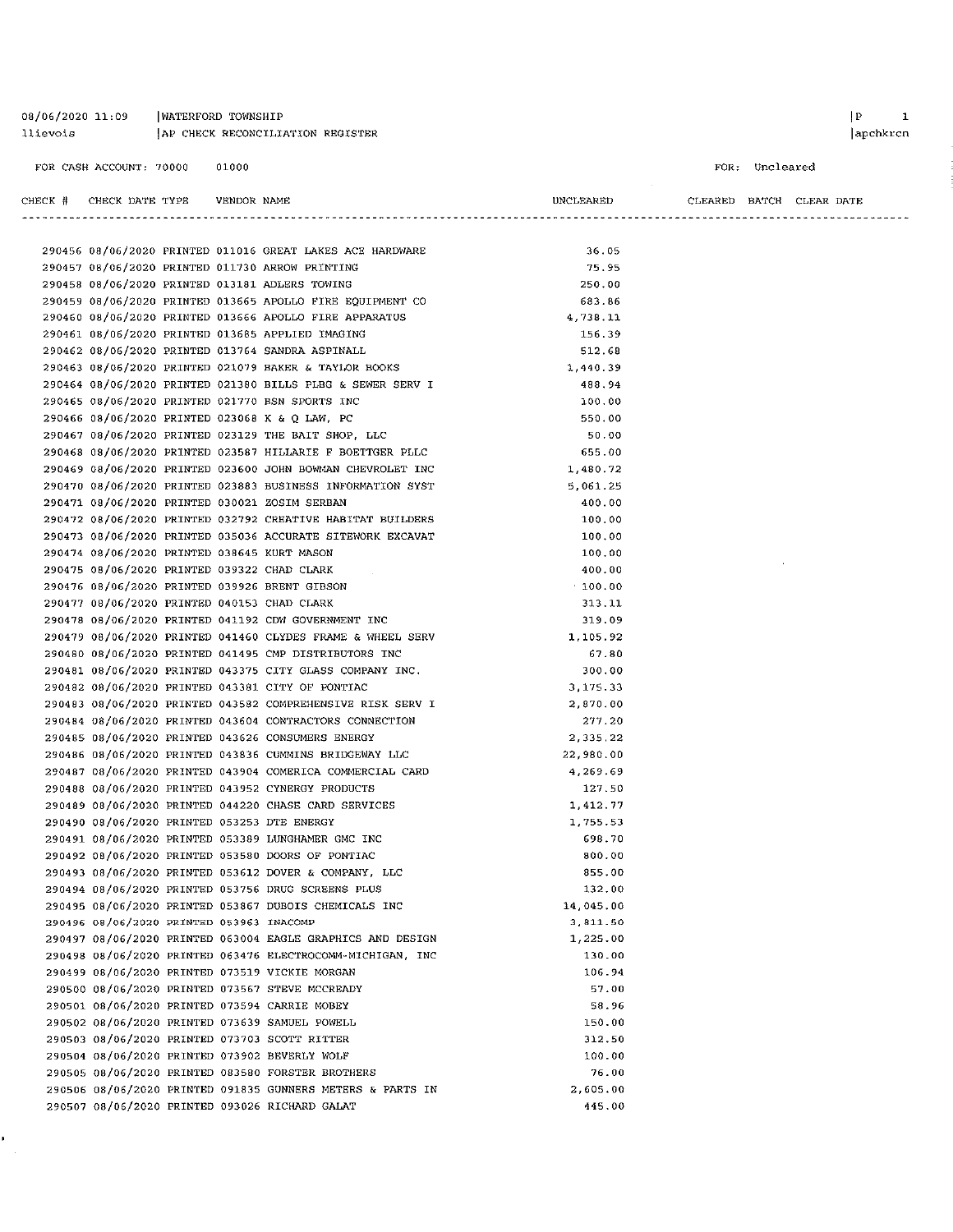| 08/06/2020 11:09 | WATERFORD TOWNSHIP               |
|------------------|----------------------------------|
| llievois         | AP CHECK RECONCILIATION REGISTER |

FOR CASH ACCOUNT: 70000 01000

FOR: Uncleared

| CHECK # | CHECK DATE TYPE                             | VENDOR NAME |                                                            | UNCLEARED    |  | CLEARED BATCH CLEAR DATE |  |
|---------|---------------------------------------------|-------------|------------------------------------------------------------|--------------|--|--------------------------|--|
|         |                                             |             |                                                            |              |  |                          |  |
|         |                                             |             | 290508 08/06/2020 PRINTED 093451 GLOBAL OFFICE SOLUTIONS   | 1.230.97     |  |                          |  |
|         |                                             |             | 290509 08/06/2020 PRINTED 093594 GOOSE BUSTERS             | 455.00       |  |                          |  |
|         | 290510 08/06/2020 PRINTED 093705 GRAINGER   |             |                                                            | 1,351.47     |  |                          |  |
|         |                                             |             | 290511 08/06/2020 PRINTED 093862 GRANITE INLINER, LLC      | 33,500.00    |  |                          |  |
|         | 290512 08/06/2020 PRINTED 101950 HYDRO CORP |             |                                                            | 7.132.00     |  |                          |  |
|         | 290513 08/06/2020 PRINTED 103005 HACH CO    |             |                                                            | 1.748.29     |  |                          |  |
|         |                                             |             | 290514 08/06/2020 PRINTED 103015 HAGOPIAN CLEANING SERVICE | 1,914.00     |  |                          |  |
|         |                                             |             | 290515 08/06/2020 PRINTED 103018 DERWOOD HAINES JR         | 375.00       |  |                          |  |
|         |                                             |             | 290516 08/06/2020 PRINTED 103143 HALLAHAN & ASSOCIATES, PC | 4,594.92     |  |                          |  |
|         |                                             |             | 290517 08/06/2020 PRINTED 103238 HELPNET EAP               | 2,682.27     |  |                          |  |
|         |                                             |             | 290518 08/06/2020 PRINTED 103582 HOFFMAN ELECTRIC INC      | 90.00        |  |                          |  |
|         |                                             |             | 290519 08/06/2020 PRINTED 103641 HOME CONFINEMENT          | 262.00       |  |                          |  |
|         |                                             |             | 290520 08/06/2020 PRINTED 113491 IMPRESSIVE PRINTING & PRO | 608.17       |  |                          |  |
|         |                                             |             | 290521 08/06/2020 PRINTED 113542 INGRAM LIBRARY SERVICES   | 251.62       |  |                          |  |
|         |                                             |             | 290522 08/06/2020 PRINTED 113551 NICHOLS PAPER & SUPPLY CO | 176.09       |  |                          |  |
|         |                                             |             | 290523 08/06/2020 PRINTED 113604 INDUCTIVE AUTOMATION, LLC | 4,024.00     |  |                          |  |
|         | 290524 08/06/2020 PRINTED 121003 POWER PLAN |             |                                                            | 174 49       |  |                          |  |
|         |                                             |             | 290525 08/06/2020 PRINTED 121011 J&B MEDICAL SUPPLY        | 616.00       |  |                          |  |
|         |                                             |             | 290526 08/06/2020 PRINTED 121135 JC WATER TREATMENT INC    | 340.00       |  |                          |  |
|         |                                             |             | 290527 08/06/2020 PRINTED 141006 KSM SOLUTIONS, LLC        | 612.00       |  |                          |  |
|         |                                             |             | 290528 08/06/2020 PRINTED 143844 KULLY SUPPLY INC          | 870.61       |  |                          |  |
|         |                                             |             | 290529 08/06/2020 PRINTED 161140 MCNABS HARDWARE           | 58.82        |  |                          |  |
|         | 290530 08/06/2020 PRINTED 161790 MTA        |             |                                                            | 6,974.17     |  |                          |  |
|         |                                             |             | 290531 08/06/2020 PRINTED 163282 MEDMUTUAL LIFE            | 4,852.31     |  |                          |  |
|         |                                             |             | 290532 08/06/2020 PRINTED 163447 STATE OF MICHIGAN         | 6,021.74     |  |                          |  |
|         |                                             |             | 290533 08/06/2020 PRINTED 163485 PAULETTE MICHEL LOFTIN    | 320.00       |  |                          |  |
|         |                                             |             | 290534 08/06/2020 PRINTED 163508 FERGUSON WATERWORKS #3386 | 10,540.55    |  |                          |  |
|         | 290535 08/06/2020 PRINTED 163608 STAN MOORE |             |                                                            | 60.00        |  |                          |  |
|         |                                             |             | 290536 08/06/2020 PRINTED 174199 MICHIGAN STATE POLICE     | 47.00        |  |                          |  |
|         |                                             |             | 290537 08/06/2020 PRINTED 174456 STATE OF MICHIGAN         | 50.00        |  |                          |  |
|         |                                             |             | 290538 08/06/2020 PRINTED 174486 MECH INSPECTORS ASSOC OF  | 75.00        |  |                          |  |
|         |                                             |             | 290539 08/06/2020 PRINTED 183269 SPRINT SOLUTIONS          | 9.30         |  |                          |  |
|         |                                             |             | 290540 08/06/2020 PRINTED 183286 QUADIENT FINANCE USA, INC | 1,003.00     |  |                          |  |
|         |                                             |             | 290541 08/06/2020 PRINTED 183578 NORTH ELECTRIC SUPPLY CO  | 152.02       |  |                          |  |
|         |                                             |             | 290542 08/06/2020 PRINTED 183952 NYE UNIFORM COMPANY       | 1,425.07     |  |                          |  |
|         |                                             |             | 290543 08/06/2020 PRINTED 193074 MEDIA NEWS-21CM ADVERTISI | 1,249.99     |  |                          |  |
|         |                                             |             | 290544 08/06/2020 PRINTED 193273 OFFICE DEPOT              | 62.40        |  |                          |  |
|         |                                             |             | 290545 08/06/2020 PRINTED 193464 MICHAEL OLIVER            | 60.00        |  |                          |  |
|         |                                             |             | 290546 08/06/2020 PRINTED 193713 ORKIN, LLC                | 45.00        |  |                          |  |
|         |                                             |             | 290547 08/06/2020 PRINTED 204040 OAKLAND COUNTY TREASURER  | 692.17       |  |                          |  |
|         |                                             |             | 290548 08/06/2020 PRINTED 204040 OAKLAND COUNTY TREASURER  | 874.32       |  |                          |  |
|         |                                             |             | 290549 08/06/2020 PRINTED 204040 OAKLAND COUNTY TREASURER  | 3,447.68     |  |                          |  |
|         |                                             |             | 290550 08/06/2020 PRINTED 204040 OAKLAND COUNTY TREASURER  | 17,927.50    |  |                          |  |
|         |                                             |             | 290551 08/06/2020 PRINTED 204040 OAKLAND COUNTY TREASURER  | 2,000,000.00 |  |                          |  |
|         |                                             |             | 290552 08/06/2020 PRINTED 204533 OAKLAND COUNTY MEDICAL CO | 75.00        |  |                          |  |
|         |                                             |             | 290553 08/06/2020 PRINTED 204860 ROAD COMMISSION FOR       | 124.57       |  |                          |  |
|         |                                             |             | 290554 08/06/2020 PRINTED 213566 COFFEE BREAK INC          | 65.00        |  |                          |  |
|         |                                             |             | 290555 08/06/2020 PRINTED 220070 REBECCA LAMB              | 15.00        |  |                          |  |
|         | 290556 08/06/2020 PRINTED 220073 LISA MACE  |             |                                                            | 250.00       |  |                          |  |
|         |                                             |             | 290557 08/06/2020 PRINTED 220076 MARSHA WILLIAMS           | 500.00       |  |                          |  |
|         |                                             |             | 290558 08/06/2020 PRINTED 226228 EVANGELINE CHASE          | 260.00       |  |                          |  |
|         |                                             |             | 290559 08/06/2020 PRINTED 226230 MARY LOU POWERS           | 260.00       |  |                          |  |

 $\begin{array}{ccc} \mid \textbf{P} & \textbf{2} \end{array}$  $|apchkrcn$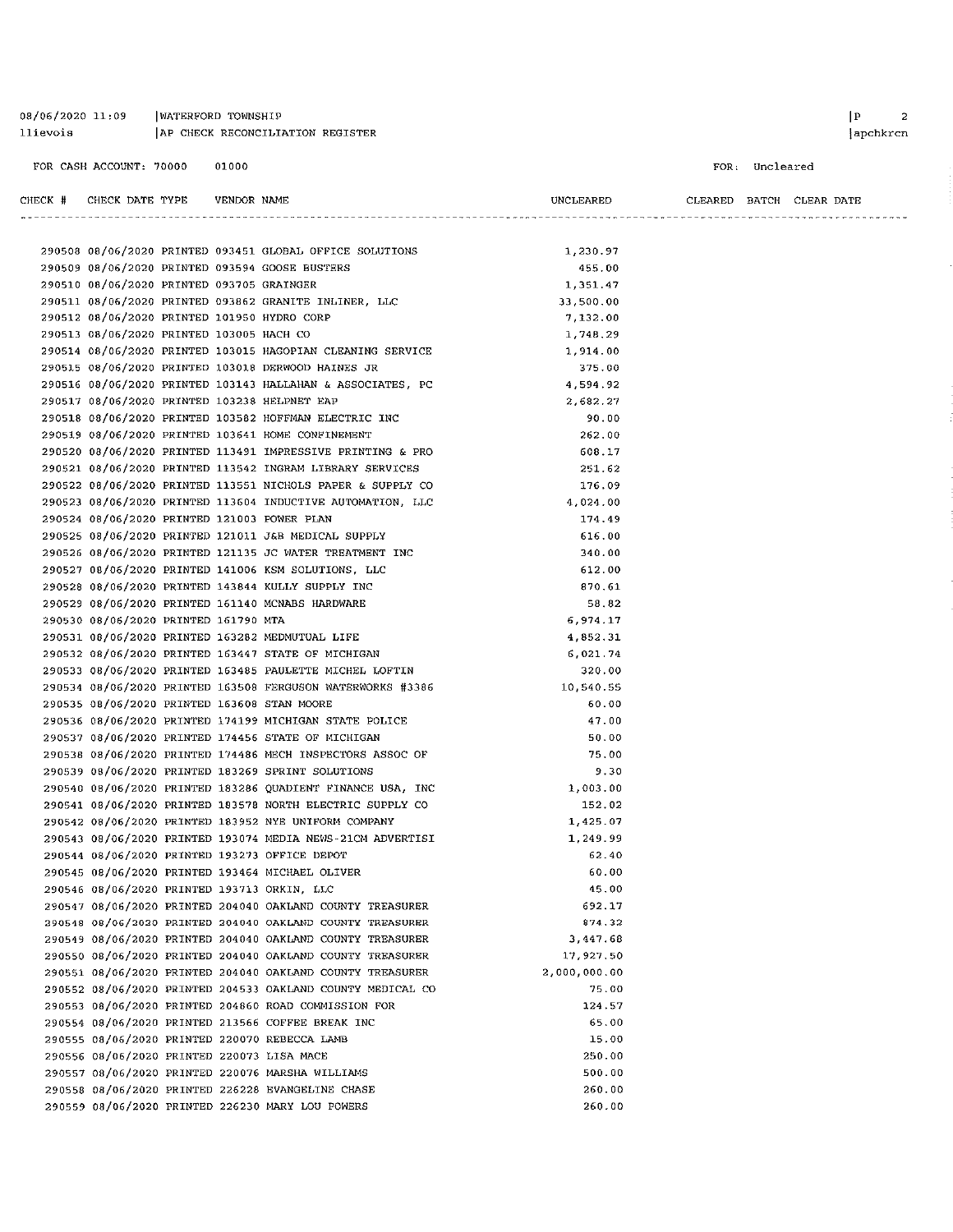| 08/06/2020 11:09<br>llievois |                                           | WATERFORD TOWNSHIP |             | AP CHECK RECONCILIATION REGISTER                           |              |                          |                | P <br>3<br>apchkrcn |
|------------------------------|-------------------------------------------|--------------------|-------------|------------------------------------------------------------|--------------|--------------------------|----------------|---------------------|
|                              | FOR CASH ACCOUNT: 70000                   |                    | 01000       |                                                            |              |                          | FOR: Uncleared |                     |
| CHECK #                      | CHECK DATE TYPE                           |                    | VENDOR NAME |                                                            | UNCLEARED    | CLEARED BATCH CLEAR DATE |                |                     |
|                              |                                           |                    |             | 290560 08/06/2020 PRINTED 226981 SHARON THOMAS             | 485.00       |                          |                |                     |
|                              |                                           |                    |             | 290561 08/06/2020 PRINTED 227437 BONNIE LAVERGNE           | 130.00       |                          |                |                     |
|                              |                                           |                    |             | 290562 08/06/2020 PRINTED 227439 VICKI SHELTON             | 180.00       |                          |                |                     |
|                              | 290563 08/06/2020 PRINTED 227474 RON GRAY |                    |             |                                                            | 84.00        |                          |                |                     |
|                              |                                           |                    |             | 290564 08/06/2020 PRINTED 227508 WELLSPRING BIBLE CHURCH   | 800.00       |                          |                |                     |
|                              |                                           |                    |             | 290565 08/06/2020 PRINTED 227518 DON SWANSON               | 520.00       |                          |                |                     |
|                              |                                           |                    |             | 290566 08/06/2020 PRINTED 227601 NORTH OAKS CORVETTE CLUB  | 60.00        |                          |                |                     |
|                              |                                           |                    |             | 290567 08/06/2020 PRINTED 241008 RKA PETROLEUM COMPANIES,  | 6.503.13     |                          |                |                     |
|                              |                                           |                    |             | 290568 08/06/2020 PRINTED 243028 RADIOTRONICS, INC.        | 144.50       |                          |                |                     |
|                              |                                           |                    |             | 290569 08/06/2020 PRINTED 243206 RECORDED BOOKS LLC        | 438.65       |                          |                |                     |
|                              |                                           |                    |             | 290570 08/06/2020 PRINTED 243664 ROSE PEST SOLUTIONS       | 48.00        |                          |                |                     |
|                              |                                           |                    |             | 290571 08/06/2020 PRINTED 251035 SAMS CLUB DIRECT          | 57.92        |                          |                |                     |
|                              |                                           |                    |             | 290572 08/06/2020 PRINTED 251238 SERVICE HEATING & PLUMBIN | 540.50       |                          |                |                     |
|                              |                                           |                    |             | 290573 08/06/2020 PRINTED 251790 STATE WIRE & TERMINAL INC | 196.91       |                          |                |                     |
|                              |                                           |                    |             | 290574 08/06/2020 PRINTED 253071 SAL DEVELOPMENT           | 165.00       |                          |                |                     |
|                              |                                           |                    |             | 290575 08/06/2020 PRINTED 253293 HOWARD L SHIFMAN, P.C.    | 10,000.00    |                          |                |                     |
|                              |                                           |                    |             | 290576 08/06/2020 PRINTED 261121 PAMELA TAYLOR             | 900.00       |                          |                |                     |
|                              |                                           |                    |             | 290577 08/06/2020 PRINTED 263255 TESTAMERICA LABORATORIES  | 525.80       |                          |                |                     |
|                              |                                           |                    |             | 290578 08/06/2020 PRINTED 271016 US BANK EQUIPMENT FINANCE | 125.82       |                          |                |                     |
|                              |                                           |                    |             | 290579 08/06/2020 PRINTED 273533 UNIFIRST CORP             | 1,286.98     |                          |                |                     |
|                              |                                           |                    |             | 290580 08/06/2020 PRINTED 274551 UNIVERSAL LIFT PARTS, INC | 1.763.34     |                          |                |                     |
|                              |                                           |                    |             | 290581 08/06/2020 PRINTED 283215 VENDTEK WHOLESALE EQUIPTM | 255.00       |                          |                |                     |
|                              |                                           |                    |             | 290582 08/06/2020 PRINTED 283247 VESCO OIL CORP            | 197.75       |                          |                |                     |
|                              |                                           |                    |             | 290583 08/06/2020 PRINTED 291365 PRAXAIR DISTRIBUTION INC  | 153.86       |                          |                |                     |
|                              |                                           |                    |             | 290584 08/06/2020 PRINTED 293079 WATER LANDSCAPES LLC      | 150.00       |                          |                |                     |
|                              |                                           |                    |             | 290585 08/06/2020 PRINTED 293348 WHITLOCK BUSINESS SYSTEMS | 5,172.86     |                          |                |                     |
|                              |                                           |                    |             | 290586 08/06/2020 PRINTED 293431 KAYLYN WINGO              | 25.00        |                          |                |                     |
|                              |                                           |                    |             | 290587 08/06/2020 PRINTED 293605 WORLDWIDE INTERPRETERS IN | 538 00       |                          |                |                     |
|                              |                                           |                    |             | 290588 08/06/2020 PRINTED 304678 MARGARET BIRCH TREASURER  | 1,005.88     |                          |                |                     |
|                              |                                           |                    |             | 290589 08/06/2020 PRINTED 500281 OREILLY AUTO (WATERFORD)  | 408.03       |                          |                |                     |
|                              |                                           |                    |             | 290590 08/06/2020 PRINTED 500483 CSG FORTE PAYMENTS        | 630.00       |                          |                |                     |
|                              |                                           |                    | 135 CHECKS  | CASH ACCOUNT TOTAL                                         | 2,238,445.54 | .00                      |                |                     |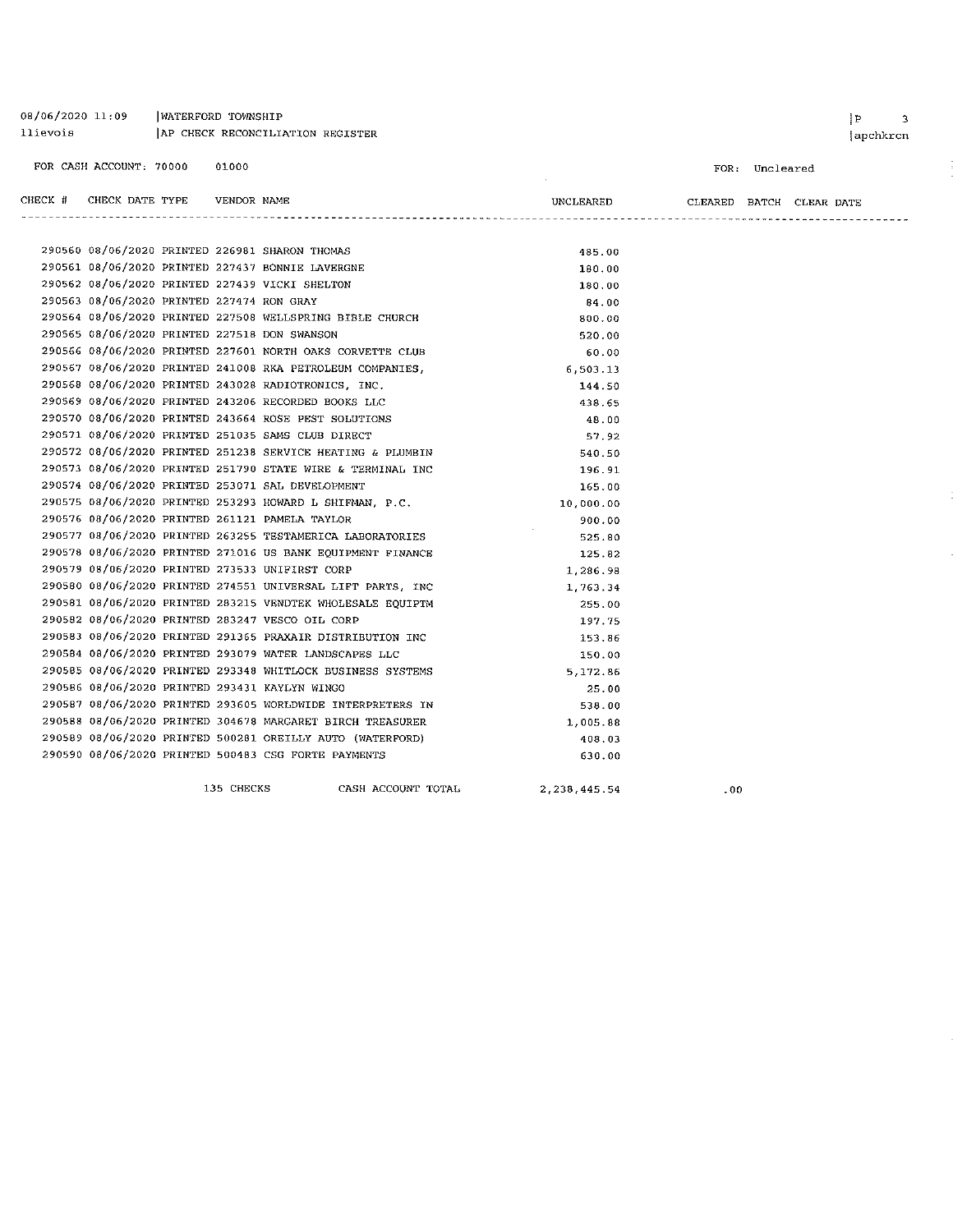Thecks Already marted. July 28-7 aug 5.

| 08/06/2020 11:12 | WATERFORD TOWNSHIP               |
|------------------|----------------------------------|
| llievois         | AP CHECK RECONCILIATION REGISTER |

FOR CASH ACCOUNT: 70000 01000  $\begin{array}{ccc} \mid P & \hspace{1.6cm} 1 \\ \end{array}$ apchkrcn

FOR: Uncleared

 $\mathcal{A}^{\mathcal{A}}$ 

| CHECK # CHECK DATE TYPE                   | VENDOR NAME |                                                            | UNCLEARED   |  | CLEARED BATCH CLEAR DATE |
|-------------------------------------------|-------------|------------------------------------------------------------|-------------|--|--------------------------|
|                                           |             |                                                            |             |  |                          |
|                                           |             |                                                            |             |  |                          |
|                                           |             | 290359 07/28/2020 PRINTED 011121 A-C TIRE & SERV CTR       | 119.95      |  |                          |
|                                           |             | 290360 07/28/2020 PRINTED 011730 ARROW PRINTING            | 256.90      |  |                          |
| 290361 07/28/2020 PRINTED 011790 AT&T     |             |                                                            | 548.89      |  |                          |
| 290362 07/28/2020 PRINTED 011790 AT&T     |             |                                                            | 1,415.40    |  |                          |
|                                           |             | 290363 07/28/2020 PRINTED 013665 APOLLO FIRE EQUIPMENT CO  | 276.12      |  |                          |
|                                           |             | 290364 07/28/2020 PRINTED 013682 AQUATIC TECHNOLOGIES INC  | 3,262.50    |  |                          |
|                                           |             | 290365 07/28/2020 PRINTED 013685 APPLIED IMAGING           | 1,586.32    |  |                          |
|                                           |             | 290366 07/28/2020 PRINTED 013884 AVESTA MANAGEMENT         | 450.00      |  |                          |
|                                           |             | 290367 07/28/2020 PRINTED 014472 ALPHA DIRECTIONAL BORING  | 1,000.00    |  |                          |
|                                           |             | 290368 07/28/2020 PRINTED 021079 BAKER & TAYLOR BOOKS      | 296.22      |  |                          |
|                                           |             | 290369 07/28/2020 PRINTED 021510 BLUE CROSS BLUE SHIELD    | 189, 818.20 |  |                          |
|                                           |             | 290370 07/28/2020 PRINTED 023068 K & Q LAW, PC             | 125.00      |  |                          |
|                                           |             | 290371 07/28/2020 PRINTED 023587 HILLARIE F BOETTGER PLLC  | 400.00      |  |                          |
|                                           |             | 290372 07/28/2020 PRINTED 023602 BOUND TREE MEDICAL LLC    | 371.70      |  |                          |
|                                           |             | 290373 07/28/2020 PRINTED 023872 BUSSARD APPL PARTS INC    | 33.07       |  |                          |
|                                           |             | 290374 07/28/2020 PRINTED 023883 BUSINESS INFORMATION SYST | 2,400.00    |  |                          |
|                                           |             | 290375 07/28/2020 PRINTED 031512 VINYL SASH OF FLINT       | 100.00      |  |                          |
|                                           |             | 290376 07/28/2020 PRINTED 031667 HALEY LAW FIRM            | 600.00      |  |                          |
|                                           |             | 290377 07/28/2020 PRINTED 032121 TOWNSEND HOMES LLC        | 800.00      |  |                          |
|                                           |             | 290378 07/28/2020 PRINTED 032208 MC REAL ESTATE & CONSTRUC | 100.00      |  |                          |
|                                           |             | 290379 07/28/2020 PRINTED 032438 BELLA DECKS LLC           | 200.00      |  |                          |
|                                           |             | 290380 07/28/2020 PRINTED 032493 SPBL INVESTMENTS LLC      | 400.00      |  |                          |
|                                           |             | 290381 07/28/2020 PRINTED 032726 POWER HOME SOLAR          | 100.00      |  |                          |
|                                           |             | 290382 07/28/2020 PRINTED 032968 CREATIVE DESIGN & CONSTRU | 400.00      |  |                          |
|                                           |             | 290383 07/28/2020 PRINTED 032969 BRANDON GIBSON            | 400.00      |  |                          |
|                                           |             | 290384 07/28/2020 PRINTED 032970 JOSE ORTIZ                | 100.00      |  |                          |
|                                           |             | 290385 07/28/2020 PRINTED 032971 ANN ARBOR SUNROOMS        | 100.00      |  |                          |
|                                           |             | 290386 07/28/2020 PRINTED 032972 UNITED BUILDING SERVICE C | 100.00      |  |                          |
|                                           |             | 290387 07/28/2020 PRINTED 032973 MICHAEL HEALY             | 100.00      |  |                          |
|                                           |             | 290388 07/28/2020 PRINTED 032974 BASEMENT CRACKS & LEAKS   | 100.00      |  |                          |
|                                           |             | 290389 07/28/2020 PRINTED 038063 SIGNS BY CRANNIE          | 100.00      |  |                          |
|                                           |             | 290390 07/28/2020 PRINTED 039446 CEDAR WORKS INC           | 100.00      |  |                          |
|                                           |             | 290391 07/28/2020 PRINTED 039944 HOME INSPECTION PLUS      | 100.00      |  |                          |
|                                           |             | 290392 07/28/2020 PRINTED 041460 CLYDES FRAME & WHEEL SERV | 138.24      |  |                          |
|                                           |             | 290393 07/28/2020 PRINTED 041495 CMP DISTRIBUTORS INC      | 949.60      |  |                          |
|                                           |             | 290394 07/28/2020 PRINTED 043137 CAMP OHIYESA              | 960.00      |  |                          |
|                                           |             | 290395 07/28/2020 PRINTED 043364 AT&T MOBILITY             | 84.58       |  |                          |
|                                           |             | 290396 07/28/2020 PRINTED 043604 CONTRACTORS CONNECTION    | 161.10      |  |                          |
|                                           |             | 290397 07/28/2020 PRINTED 043626 CONSUMERS ENERGY          | 270.81      |  |                          |
|                                           |             | 290398 07/28/2020 PRINTED 053253 DTE ENERGY                | 16,542.06   |  |                          |
|                                           |             | 290399 07/28/2020 PRINTED 053612 DOVER & COMPANY, LLC      | 1,260.00    |  |                          |
|                                           |             | 290400 07/28/2020 PRINTED 053867 DUBOIS CHEMICALS INC      | 250.00      |  |                          |
|                                           |             | 290401 07/28/2020 PRINTED 064008 ELECTRONIC MONITORING SYS | 480.50      |  |                          |
|                                           |             | 290402 07/28/2020 PRINTED 073615 KRISTINE E NORLIN         | 100.00      |  |                          |
|                                           |             | 290403 07/28/2020 PRINTED 073684 ALISON SWANSON            | 34.99       |  |                          |
|                                           |             | 290404 07/28/2020 PRINTED 083452 SUBURBAN FORD OF WATERFOR | 6.203.32    |  |                          |
|                                           |             | 290405 07/28/2020 PRINTED 083751 FRAIBERG & PERNIE PLLC    | 350.00      |  |                          |
|                                           |             | 290406 07/28/2020 PRINTED 091835 GUNNERS METERS & PARTS IN | 1,080.00    |  |                          |
|                                           |             | 290407 07/28/2020 PRINTED 093026 RICHARD GALAT             | 600.00      |  |                          |
|                                           |             | 290408 07/28/2020 PRINTED 093451 GLOBAL OFFICE SOLUTIONS   | 1,257.39    |  |                          |
| 290409 07/28/2020 PRINTED 093705 GRAINGER |             |                                                            | 486.40      |  |                          |
|                                           |             | 290410 07/28/2020 PRINTED 093833 GUARDIAN ENVIRONMENTAL SE | 705.45      |  |                          |
|                                           |             |                                                            |             |  |                          |

 $\sim$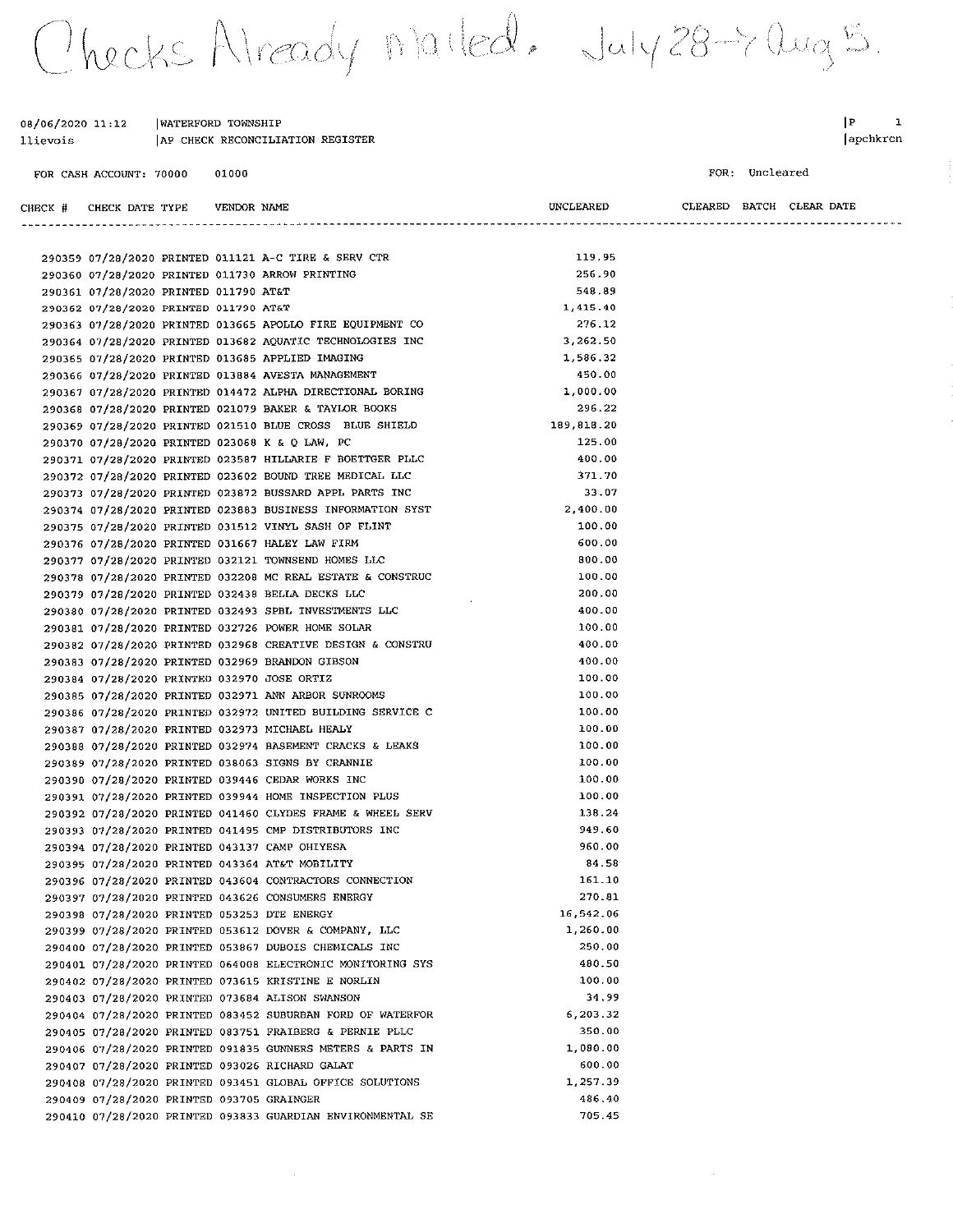#### 08/06/2020 11:12 | WATERFORD TOWNSHIP AP CHECK RECONCILIATION REGISTER llievois

CHECK # CHECK DATE TYPE VENDOR NAME

FOR: Uncleared

CLEARED BATCH CLEAR DATE

UNCLEARED

| 290411 07/28/2020 PRINTED 093842 RON GUISEPPE     |                                                            | 120.00     |
|---------------------------------------------------|------------------------------------------------------------|------------|
|                                                   | 290412 07/28/2020 PRINTED 093863 GREAT LAKES WATER AUTHORI | 2,959.37   |
| 290413 07/28/2020 PRINTED 103023 HESCO            |                                                            | 404.50     |
| 290414 07/28/2020 PRINTED 103031 HALT FIRE INC    |                                                            | 12,502.01  |
| 290415 07/28/2020 PRINTED 103584 JOHN H HOLMES    |                                                            | 700.00     |
|                                                   | 290416 07/28/2020 PRINTED 103841 HUTCHINSONS ELECTRIC INC  | 209.31     |
|                                                   | 290417 07/28/2020 PRINTED 113551 NICHOLS PAPER & SUPPLY CO | 549.94     |
| 290418 07/28/2020 PRINTED 121003 POWER PLAN       |                                                            | 346.25     |
|                                                   | 290419 07/28/2020 PRINTED 151011 LTM AUTO TRUCK AND TRAILE | 4.538.88   |
| 290420 07/28/2020 PRINTED 153240 LESLIE TIRE      |                                                            | 3.631.98   |
|                                                   | 290421 07/28/2020 PRINTED 153274 CAROLYN S LEONARD         | 120.00     |
| 290422 07/28/2020 PRINTED 161055 M TECH COMPANY   |                                                            | 1.558.81   |
|                                                   | 290423 07/28/2020 PRINTED 163107 MADISON GENERATOR SERVICE | 227.85     |
| 290424 07/28/2020 PRINTED 163270 METCOM           |                                                            | 143.16     |
|                                                   | 290425 07/28/2020 PRINTED 163508 FERGUSON WATERWORKS #3386 | 2 973.50   |
|                                                   | 290426 07/28/2020 PRINTED 163520 MICHIGAN MILLERS MUTUAL I | 14.00      |
|                                                   | 290427 07/28/2020 PRINTED 163858 TYLER BUSINESS FORMS      | 1.631.00   |
|                                                   | 290428 07/28/2020 PRINTED 164387 MIKES CLEARWATER HARVESTI | 34,735.18  |
|                                                   | 290429 07/28/2020 PRINTED 174478 STATE OF MICHIGAN         | 10.00      |
| 290430 07/28/2020 PRINTED 174620 MPARKS           |                                                            | 992.00     |
|                                                   | 290431 07/28/2020 PRINTED 174721 STATE OF MICHIGAN         | 420.00     |
|                                                   | 290432 07/28/2020 PRINTED 181219 NEWKIRK ELECTRIC ASSOCIAT | 17,800.00  |
|                                                   | 290433 07/28/2020 PRINTED 183952 NYE UNIFORM COMPANY       | 148.50     |
| 290434 07/28/2020 PRINTED 193713 ORKIN, LLC       |                                                            | 417.80     |
| 290435 07/28/2020 PRINTED 193882 OVERDRIVE, INC.  |                                                            | 3.224.16   |
|                                                   | 290436 07/28/2020 PRINTED 204040 OAKLAND COUNTY TREASURER  | 10.00      |
|                                                   | 290437 07/28/2020 PRINTED 204040 OAKLAND COUNTY TREASURER  | 2.324.63   |
|                                                   | 290438 07/28/2020 PRINTED 211016 PLM LAKE & LAND MANAGEMEN | 2.860.00   |
|                                                   | 290439 07/28/2020 PRINTED 213052 MOVEMENT BY MARI ANN      | 182.00     |
| 290440 07/28/2020 PRINTED 213566 COFFEE BREAK INC |                                                            | 40.75      |
| 290441 07/28/2020 PRINTED 213723 PROGRESSIVE AE   |                                                            | 5.000.00   |
| 290442 07/28/2020 PRINTED 213849 SANDRA PULK      |                                                            | 120.00     |
|                                                   | 290443 07/28/2020 PRINTED 241008 RKA PETROLEUM COMPANIES,  | 845.66     |
|                                                   | 290444 07/28/2020 PRINTED 251110 S&B PLBG & SEWER SERV INC | 20.00      |
| 290445 07/28/2020 PRINTED 253521 GRANT SMITH      |                                                            | 150.00     |
|                                                   | 290446 07/28/2020 PRINTED 253568 SOLTIS PLASTICS CORP      | 370.11     |
|                                                   | 290447 07/28/2020 PRINTED 254774 SZOTT CHRYSLER JEEP       | 229.59     |
|                                                   | 290448 07/28/2020 PRINTED 254826 STARR AUTO GLASS          | 450.00     |
|                                                   | 290449 07/28/2020 PRINTED 261766 TT&C, LLC LAKEFRONT RESTO | 600.00     |
|                                                   | 290450 07/28/2020 PRINTED 263255 TESTAMERICA LABORATORIES  | 286.80     |
|                                                   | 290451 07/28/2020 PRINTED 271016 US BANK EQUIPMENT FINANCE | 1.741.11   |
|                                                   | 290452 07/28/2020 PRINTED 293016 WATERFORD AREA CHAMBER OF | 50.00      |
| 290453 07/28/2020 PRINTED 500246 MI MED INC       |                                                            | 1.054.04   |
|                                                   | 290454 07/28/2020 PRINTED 500483 CSG FORTE PAYMENTS        | 7,039.88   |
|                                                   |                                                            |            |
|                                                   | 96 CHECKS CASH ACCOUNT TOTAL                               | 351.927.48 |

 $\hat{\boldsymbol{\beta}}$